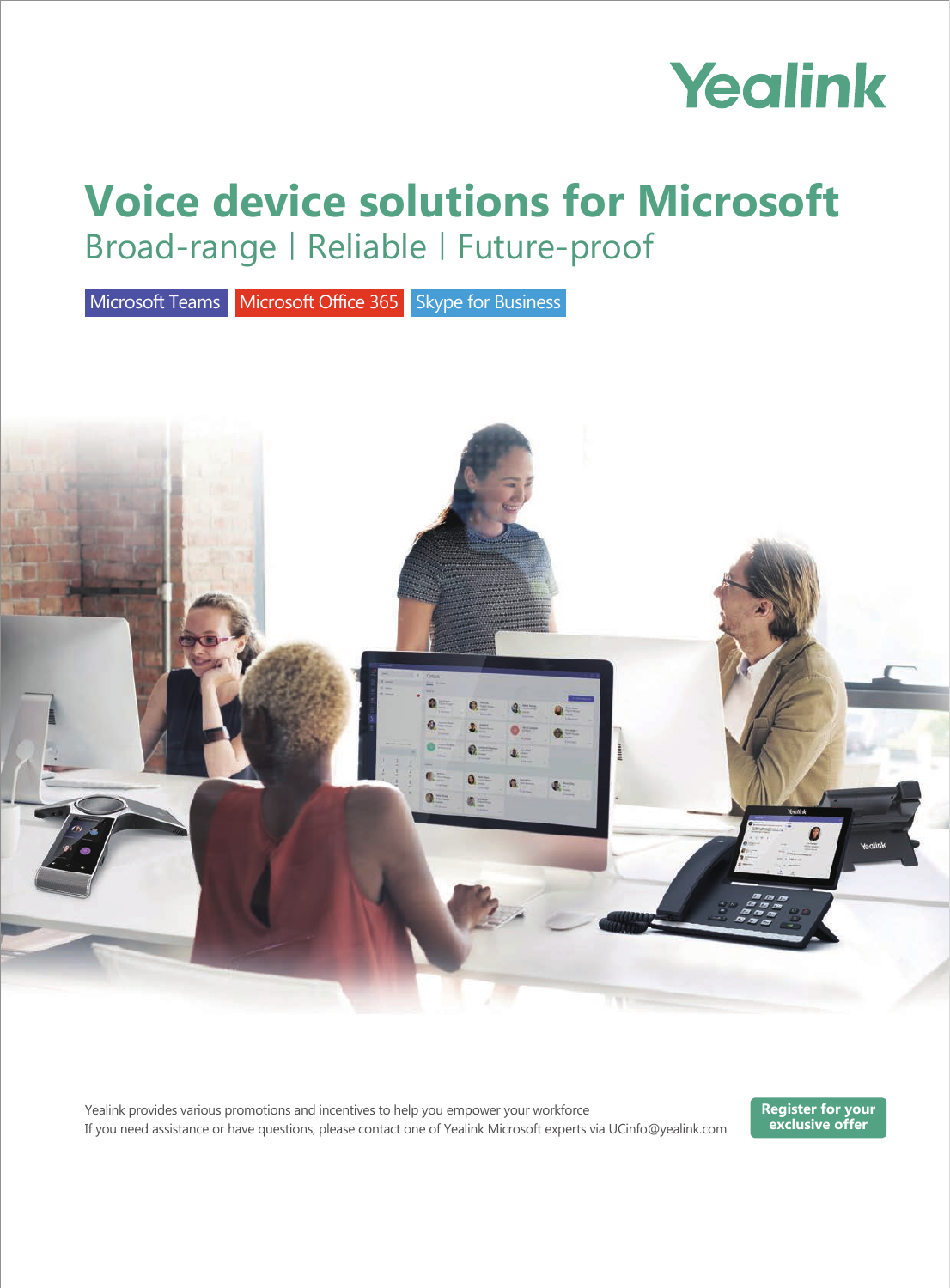# **Connecting You with Quality and Simplicity**

# **Channel Experience**

Help Microsoft/SIs to do more for less

# **Productivity Enhancement**

Help to increase voice usage

# Future-Proof solutions

- Microsoft certified devices; available for Skype for Business · (on-premises and Office 365) and for Teams
- Secure customers' investment and project opportunities ·
- Flexible upgradability of device application (Teams or SFB) · for customers

#### Meet needs of various business users and scenarios

- Multiple user cases (personal, collaboration and meetings) ·
- Designed for personal desks, executive rooms, mid- and · large-scale meeting rooms
- Prices range from mid-level to premium ·
- Easier to deploy with GUI-driven Device Management · Platform and 4 ways of deployment methods





### Backed by a top tier provider

- Buy with confidence from Yealink with 17 years of · experience and as Top 1 SIP phone provider
- Dedicated commercial and technical contacts ·
- Access sales and product support on a global scale ·
- Readiness and training on products for field team ·

## High quality SFB/Teams ready voice devices

- Embedded with a consistent SFB/Teams user interface ·
- Low learning costs and highly restore SFB/Teams user · usage habits
- · Includes calling and meeting features of SFB/Teams HD voice, award-winning ergonomic design ·



Global **Top 1** SIP phone provider Backed by a top tier provider with **17** years UC experience

Yealink Australia



SFB/Teams-tailored experience simplifies workflow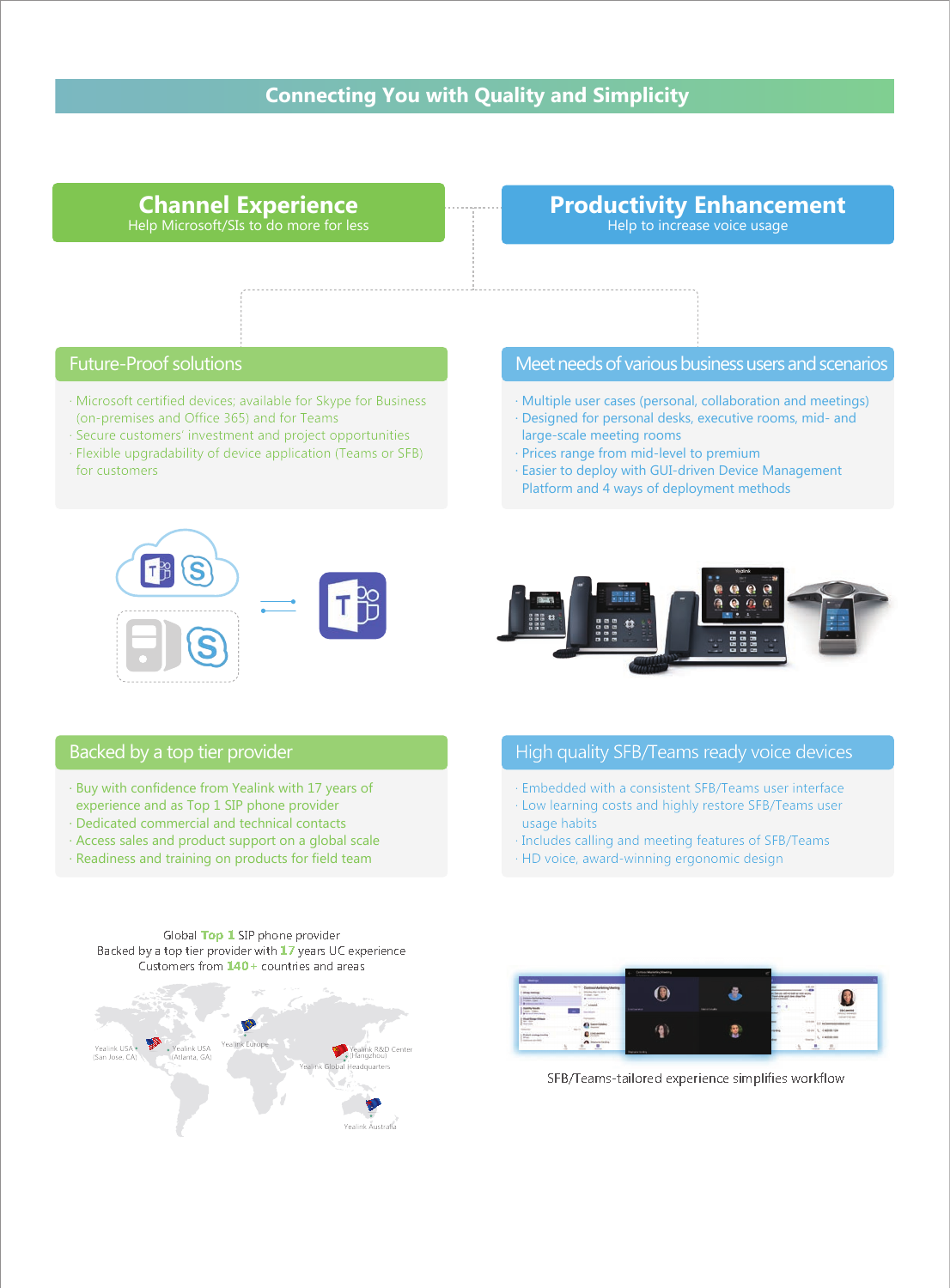# **Conference phone**

Microsoft Teams crosoft Office 3 oe for Busine



#### CP960

- Optimal HD Voice, full duplex technology
- 5" 720x1280 multi-touch screen, modern interface
- Yealink Noise Proof Technology
- 20-foot (6-meter) and 360-degree microphone pickup range
- Built-in Bluetooth 4.0 and dual band 2.4G/5G Wi-Fi
- Connect to PC via USB Micro-B port (Only for Skype for Business)
- Based on Android OS, upgradability of firmware to Teams or SfB edition

## **Desk phones**

Microsoft Teams T58A Microsoft Office 365 kype for Business



Microsoft Teams rosoft Office 36 for Busine



Microsoft Teams licrosoft Office 365 Skype for Business



Microsoft Office 365 **Skype f<u>or</u> Business** 



licrosoft Office 365 **Skype for Business** 







- Optima HD voice, HAC Handset
- 7" 1024 x 600 capacitive adjustable touch screen
- Yealink Noise Proof Technology
- Built-in Bluetooth 4.2 and dual band 2.4G/5G Wi-Fi
- 2 USB 2.0 ports, supports USB headset
- Dual-port Gigabit Ethernet, PoE support
- Supports expansion modules (Only for Skype for Business)
- Based on Android OS, upgradability of firmware to Teams or SfB edition

#### T56A

- Optima HD voice, HAC Handset
- 7" 1024 x 600 capacitive touch screen
- Yealink Noise Proof Technology
- 1 USB 2.0 port for USB headsets, Bluetooth dongle and Wi-Fi dongle
- Dual-port Gigabit Ethernet, PoE support
- Supports expansion modules (Only for Skype for Business)
- Based on Android OS, upgradability of firmware to Teams or SfB edition

#### T55A

- Optima HD voice, HAC Handset
- 4.3" 480 x 272 capacitive touch screen
- Yealink Noise Proof Technology
- 1 USB 2.0 port for USB headsets, Bluetooth dongle and Wi-Fi dongle
- Dual-port Gigabit Ethernet, PoE support
- Wall mountable
- Based on Android OS, upgradability of firmware to Teams or SfB edition

#### T48S

- Optima HD Voice
- 7" 800 x 480-pixel backlit touch screen, modern interface
- Calendar, Skype for Business conferencing, CAP, Boss/Admin, Hot desking
- Dual-port Gigabit Ethernet, PoE support
- Support expansion modules, Bluetooth, Wi-Fi
- Supports Office 365

#### T46S

- Optima HD Voice
- 4.3" 480 x 272-pixel backlit color screen, modern interface
- Calendar, Skype for Business conferencing, CAP,Boss/Admin, H ot desking
- Dual-port Gigabit Ethernet, PoE support
- Support expansion modules, Bluetooth
- Supports Office 365

#### T42S/T41S

- Optima HD Voice
- 2.7" 192 x 64-pixel backlit LCD
- Calendar, Skype for Business conferencing, CAP, Boss/Admin, Hot desking
- Dual-port Gigabit(T42S) or 2 x 10M/100M(T41S), PoE support
- Supports headset
- Wall-mountable
- Supports Office 365